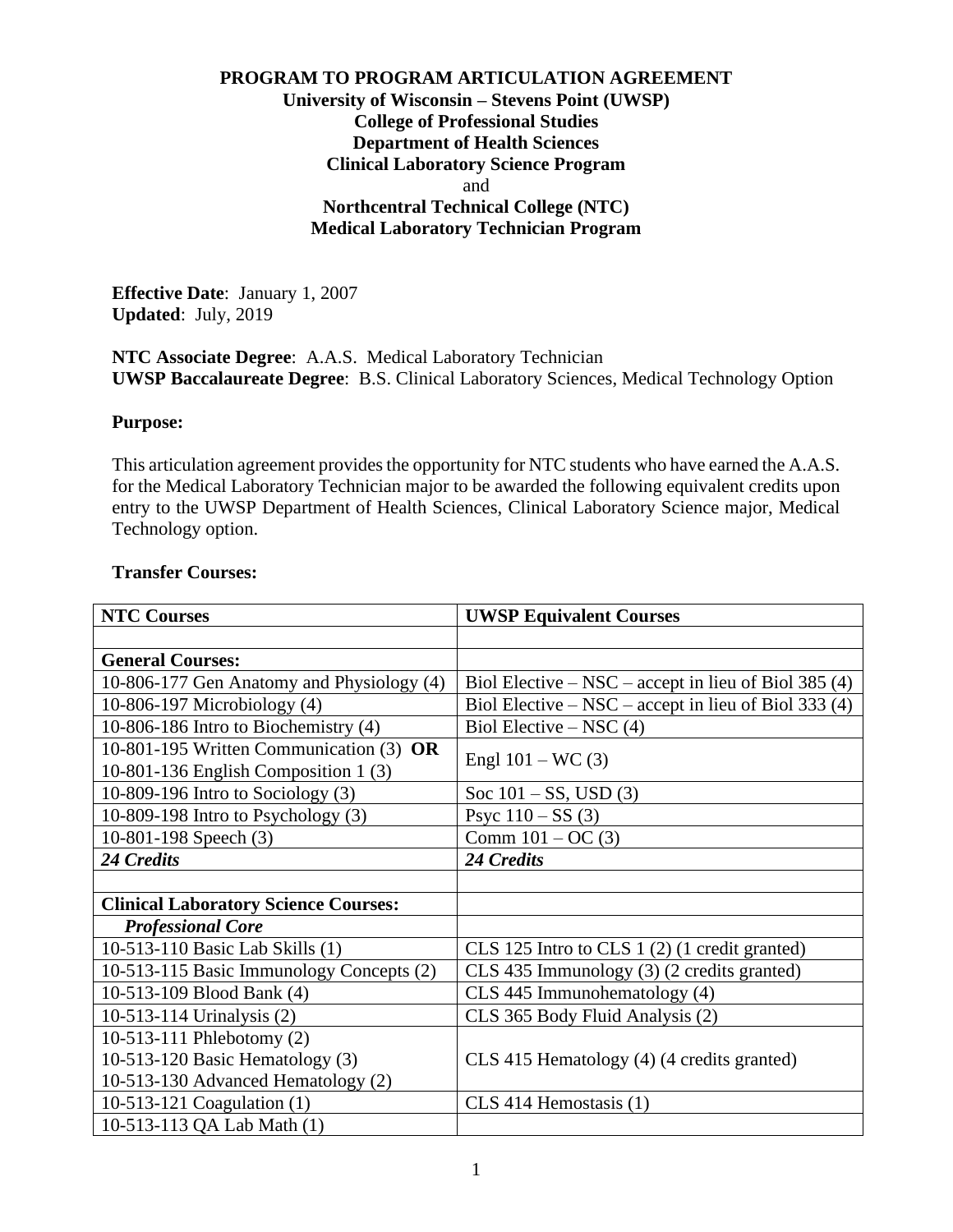| 10-513-116 Clinical Chemistry $(4)$                                          | CLS 405 Clinical Chemistry (4)                 |
|------------------------------------------------------------------------------|------------------------------------------------|
| 10-513-133 Clinical Microbiology (4)<br>10-513-140 Advanced Microbiology (2) | 6 credits granted                              |
|                                                                              | Accepted in lieu of required courses CLS 425   |
|                                                                              | Diagnostic Medical Microbiology (5) AND CLS    |
|                                                                              | 427 Medical Parasitology (1) AND               |
|                                                                              | CLS 428 Medical Mycology (1)                   |
| 10-513-151 Clinical Experience $1(3)$                                        | CLS 476 Clinical Body Fluid Anal Practicum (3) |
|                                                                              | 4 credits granted.                             |
| 10-513-152 Clinical Experience $2(4)$                                        | Accepted in lieu of required courses CLS 416   |
|                                                                              | Clinical Hematology/Hemostasis Practicum (4)   |
|                                                                              | <b>AND</b>                                     |
|                                                                              | CLS 436 Clinical Immunology Practicum (2)      |
| 10-513-153 Clinical Experience 3 (3)                                         | CLS 406 Clinical Chemistry Practicum (3)       |
| 10-513-170 Intro to Molecular Diagnostic (2)                                 | CLS 465 Molecular Pathology (3) (2 credits     |
|                                                                              | granted)                                       |
| <b>40 Credits</b>                                                            | <b>36 Credits</b>                              |

# **REQUIRED COURSES:**

The following coursework will be required to obtain the Bachelor of Science in Clinical Laboratory Science:

### **General Education**

#### *General Education Program Requirements (additional 13 credits):*

Foundation Level Written Communication (English 202, 3 credits) Wellness (1 credit)

Investigation level Arts (3 credits) Historical Perspectives (3 credits) Humanities (3 credits)

Cultural and Environmental Awareness 0-6 cr. *(Global Awareness and Environmental Responsibility can be met through the courses above.)* 

Interdisciplinary Studies and Experiential Learning *(Met in major)*

### **Departmental Required Courses (24-25 credits)**

\*\*Math 255 Elementary Statistical Methods (QL), 4 cr. *OR* \*\*HS 301 Fundamentals of Biostatistics (QL), 3 cr. Chem 105 Fundamental Chemistry, 5 cr. (NS) Chem 106 Fundamental Chemistry, 5 cr. (NS) \* Chem 220 Organic Chemistry, 4 cr. \* Chem 260 Biochemistry, 4 cr.